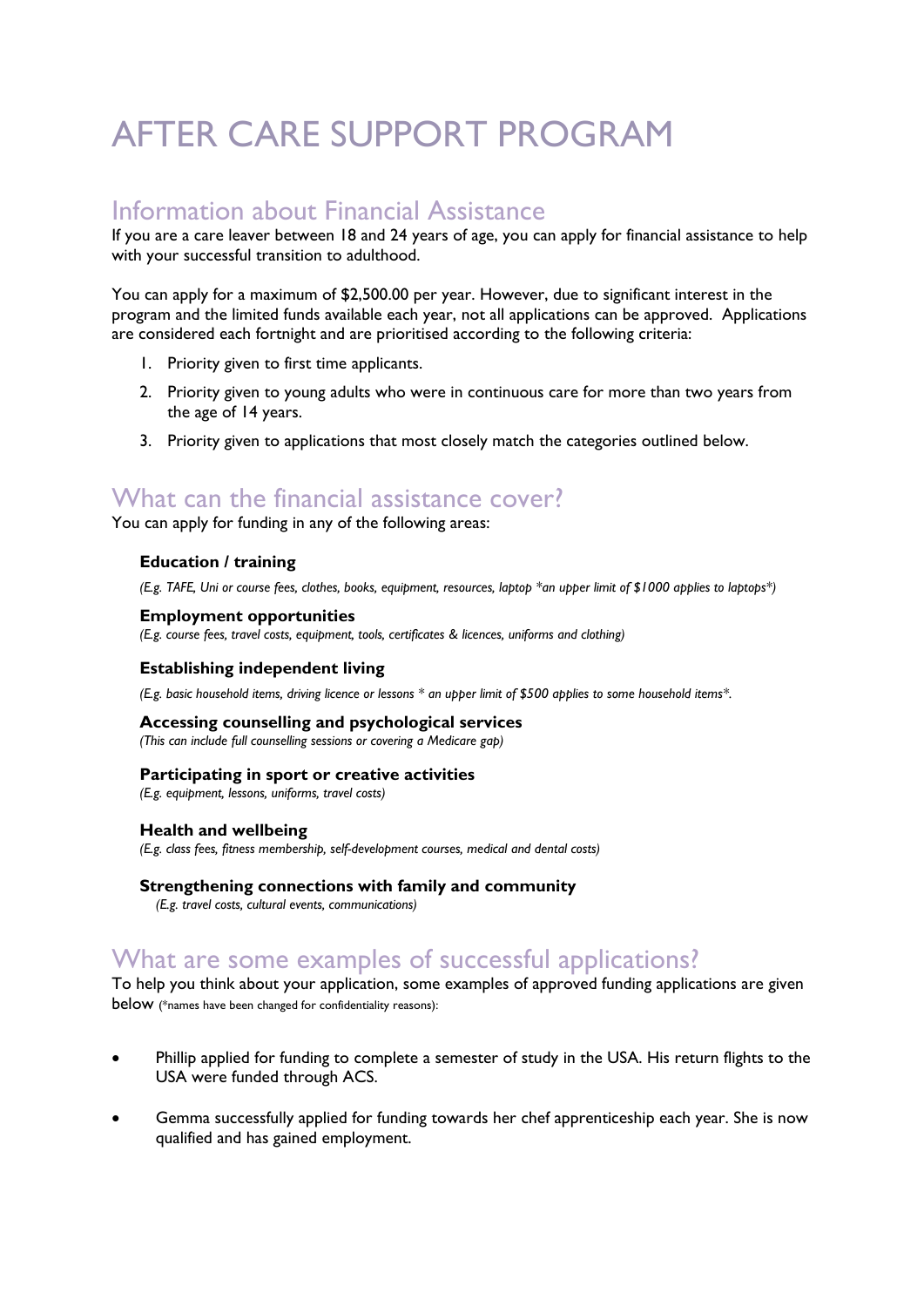- Dan set up his own gardening business. He successfully applied for funding to purchase the tools necessary to grow his business.
- Melissa is a single mother with three young children. She applied for funding for beds for each of her children and a fridge.
- Joe successfully applied for funding to participate in an annual mutton birding trip. He applied under strengthening connections with family and community
- Todd received funding to travel interstate to compete in an international sports tournament.

## What happens when I submit my application?

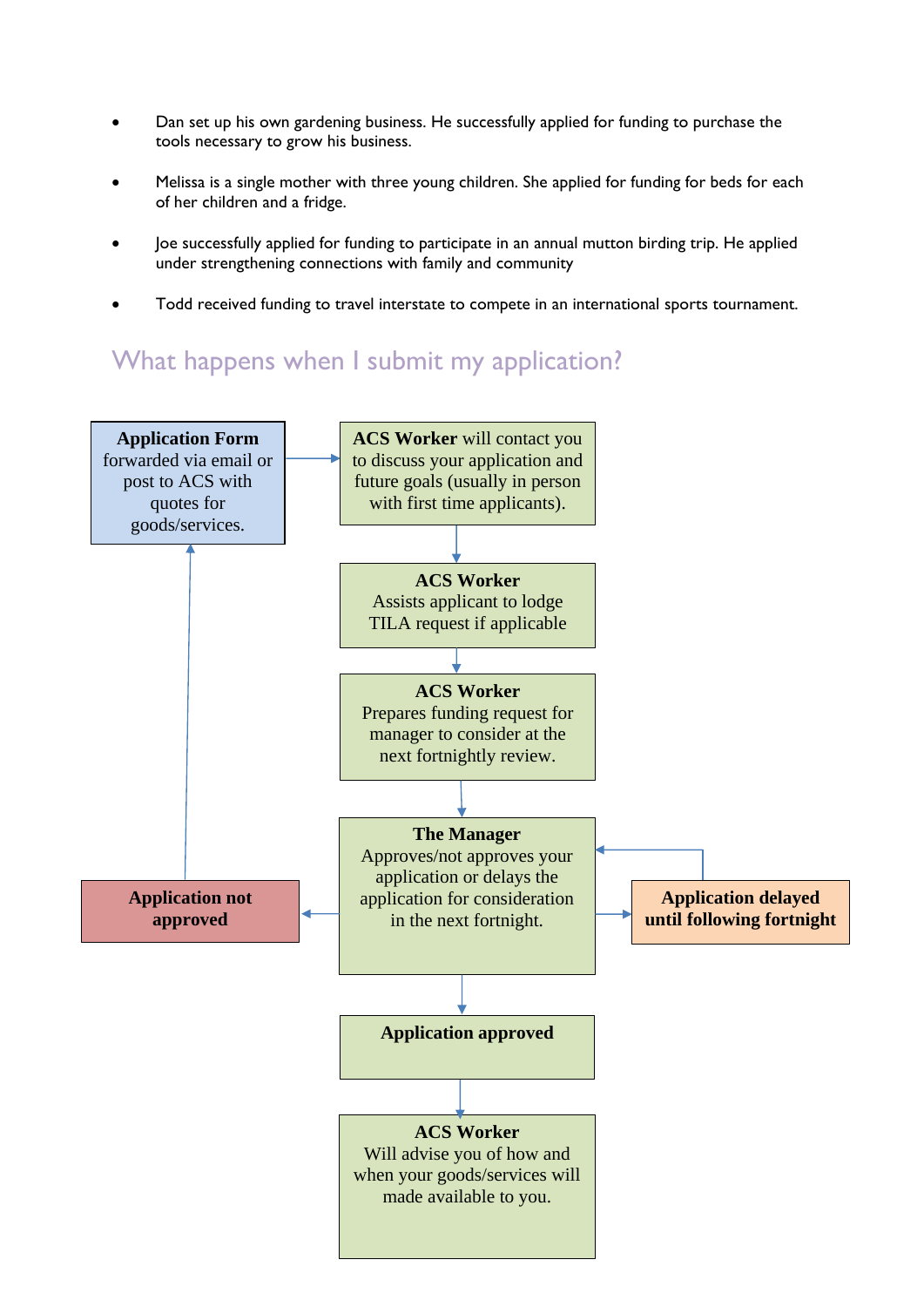# AFTER CARE SUPPORT PROGRAM

# Application Form

| <b>Full Name</b>                                                                                                                                   | Date of Birth |        | Age        |                                |  |
|----------------------------------------------------------------------------------------------------------------------------------------------------|---------------|--------|------------|--------------------------------|--|
| <b>Previous Names (if applicable)</b>                                                                                                              |               |        |            |                                |  |
|                                                                                                                                                    |               |        |            |                                |  |
| <b>Address</b>                                                                                                                                     |               |        |            |                                |  |
| <b>Email Address</b>                                                                                                                               |               |        |            |                                |  |
| <b>Home Telephone Number</b>                                                                                                                       |               |        |            | <b>Mobile Telephone Number</b> |  |
| Do you have a support person you would like to assist you with this application?                                                                   |               |        |            |                                |  |
| If yes please state support person:                                                                                                                |               |        |            |                                |  |
| Name:                                                                                                                                              |               |        |            |                                |  |
| <b>Contact Number:</b>                                                                                                                             |               |        |            |                                |  |
| Relationship to you:                                                                                                                               |               |        |            |                                |  |
|                                                                                                                                                    |               |        |            |                                |  |
| <b>FINANCIAL ASSISTANCE:</b>                                                                                                                       |               |        |            |                                |  |
| Would you like to access Financial Assistance?                                                                                                     |               |        | $Yes \Box$ | No <sub>1</sub>                |  |
| Have you (or your caseworker) previously applied for TILA? Yes $\Box$                                                                              |               |        |            | $No \Box$ Not sur              |  |
| (TILA is a \$1500 one-off payment for care leavers aged 15 to 25 who were in State care for a period of 6 months or<br>more from the age of $15$ ) |               |        |            |                                |  |
| Which category(s) are you applying under? (please tick)                                                                                            |               |        |            |                                |  |
| Education / training                                                                                                                               |               | □      |            |                                |  |
| <b>Employment opportunities</b>                                                                                                                    |               |        | п          |                                |  |
| Establishing independent living                                                                                                                    |               |        | ΙI         |                                |  |
| Accessing counselling and psychological services                                                                                                   |               |        | □          |                                |  |
| Participating in sport, recreational or creative activities                                                                                        |               | □      |            |                                |  |
| Health and wellbeing                                                                                                                               |               | $\Box$ |            |                                |  |
| Strengthening connections with family and community                                                                                                |               | □      |            |                                |  |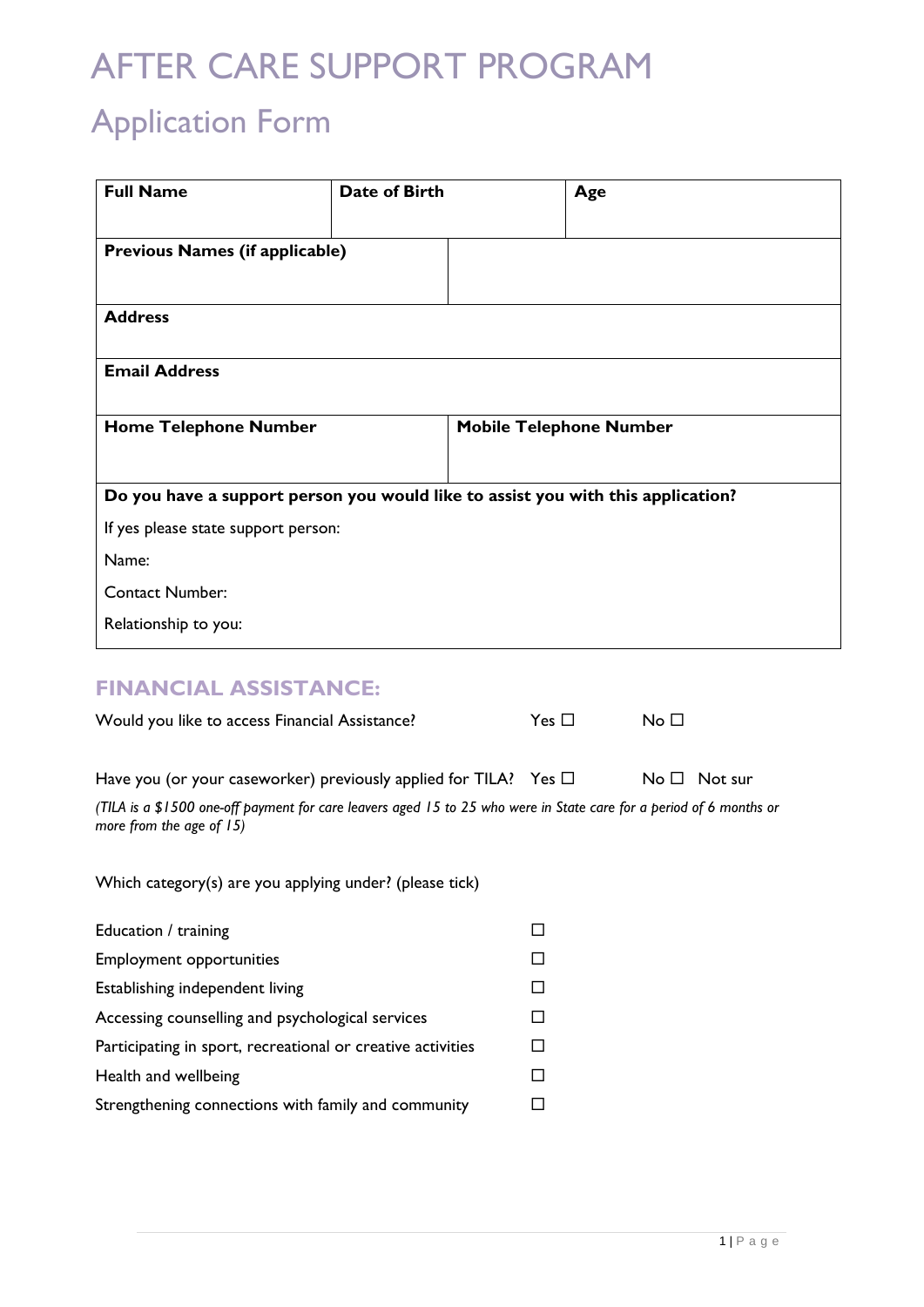*How much funding are you requesting (maximum limit \$2 500)?* 

 *Please explain what you will use the funding for and how it relates to the criteria?* 

 *How will the money help you meet your goals / improve your life?* 

 *Please provide any additional information to support your application.*